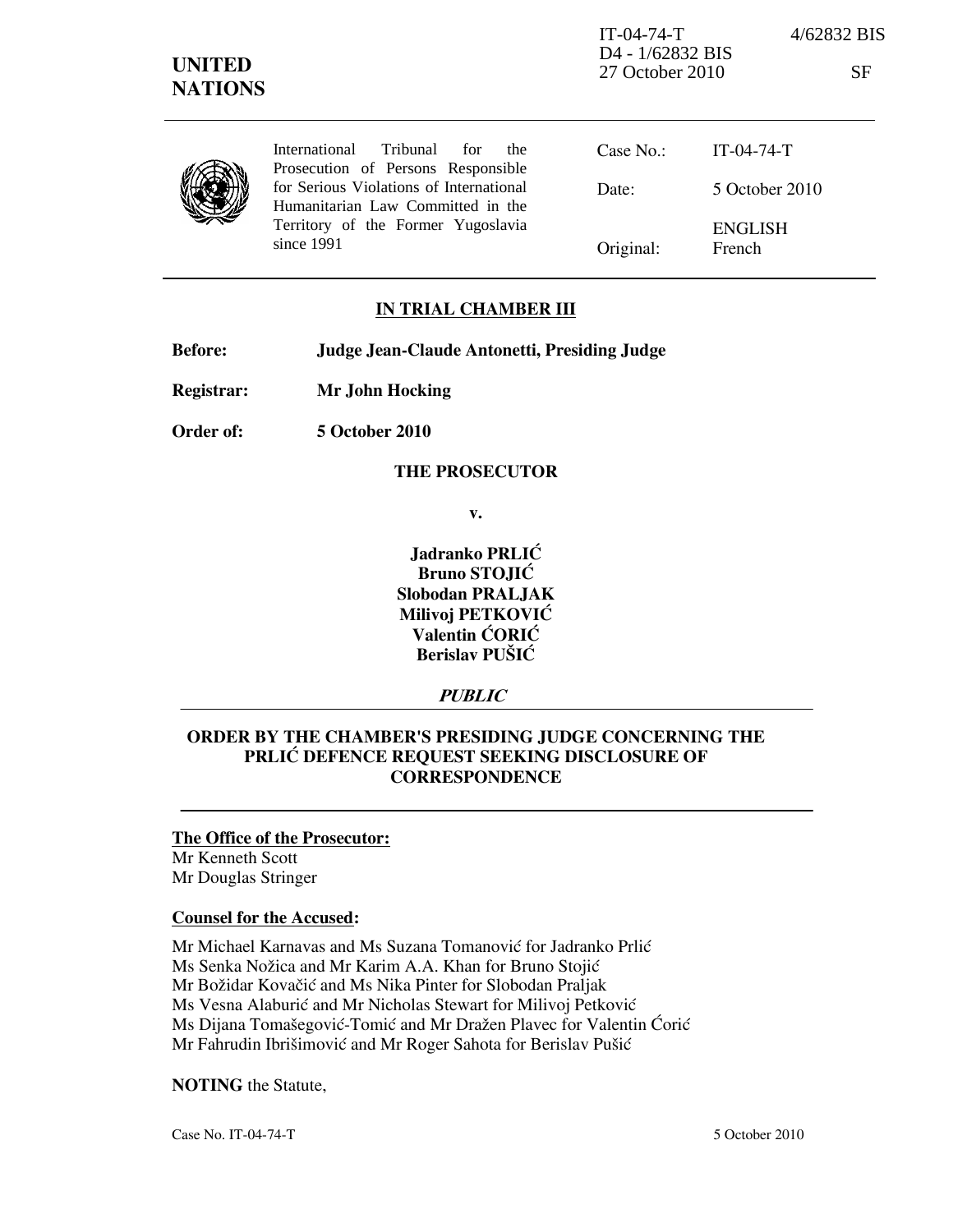NOTING the Rules of Procedure and Evidence,

NOTING particularly Rules 15(B), 19, 37(B), 54, 73, 126 bis and 127 of the Rules,

NOTING the request of 1 October 2010 by the Prlić Defence,

NOTING the supplement to the request by the Prlić Defence dated 4 October 2010,

NOTING the Decision of 4 October 2010 by the President of the Tribunal,

CONSIDERING that the Prlić Defence, by its request dated 1 October 2010, asked that I disclose the correspondence previously sent to Judge Prandler relating to the request for disqualification and withdrawal as well as the response of Judge Prandler. The Prlić Defence alleges in its submissions that, in the interests of justice, the Prlić Defence ought to be apprised of all correspondence sent and that there is no legitimate reason for denying the parties this information;

CONSIDERING that, in its further submission dated 4 October 2010, the Prlić Defence draws attention to the fact that Judge Kwon, in his Decision of 29 September 2010, had stated "the answers provided by Judge Prandler will be disclosed in [his] report in the interests of maintaining the transparency of the process (…)";

CONSIDERING that the Prlić Defence is alleging discrepancies in Judge Kwon's findings;

CONSIDERING that I fully acknowledge the need for procedural transparency, I nevertheless cannot base my reasoning on the alleged discrepancies in Judge Kwon's positions, as I do not have any jurisdiction whatsoever to assess them;

CONSIDERING at the same time that procedural transparency, while being an obligation, does nevertheless derogate from the practice of so-called  $ex$  parte proceedings;

CONSIDERING, moreover, that internal documents between the Judges who are shielded by the secrecy of deliberations or the confidentiality of correspondence are not intended for automatic disclosure to third parties;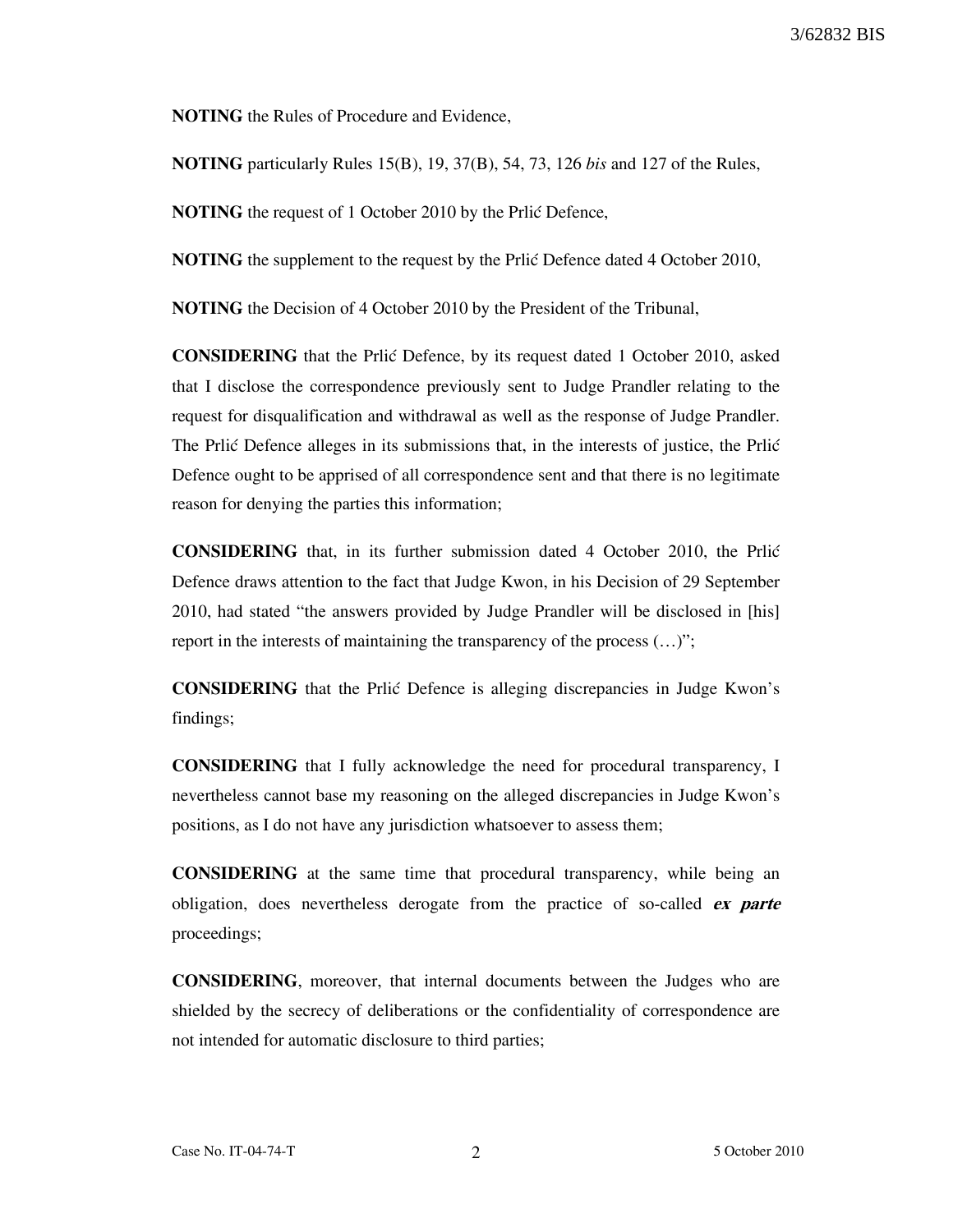**CONSIDERING** as well, that Rule 15  $(B)(i)$  of the Rules does not place any duty upon the parties to disclose the situation report, let alone the annexes, for otherwise the text would have been phrased thus: "[…] [t]he Presiding Judge shall confer with the Judge in question and report to the President. **after having informed the** parties]."

CONSIDERING that the practice observed in this respect varies and is dependent upon the scope of **discretion** enjoyed by the author of the report concerning whether to inform the party(-ies) in full or in part about the contents of his or her report;

CONSIDERING that the request by the Prlić Defence must be harmonised with the proceedings resulting from the Decision of the President of the Tribunal, who had entrusted Judge Kwon with the task of writing the situation report concerning the problem raised;

CONSIDERING that Judge Kwon submitted his report on 1 October 2010 regarding this issue, attaching to his report the memorandum that Judge Prandler drafted on 30 September 2010, which the Prlić Defence already has in its possession;

CONSIDERING that the President of the Tribunal, on 4 October 2010, rendered his public decision to deny the motions brought by the Prlić and Praljak Defences;

CONSIDERING that in this decision, it is stated in paragraph 11 that Judge Kwon had denied the same motion;

CONSIDERING that this point was likewise examined in detail, as stated in paragraph 12 of the Decision of 4 October 2010, since Judge Kwon clarified the issue of my report in his decision on 1 October 2010;

CONSIDERING that the consequence of the fact that the President of Chamber III being seized is that my report, my supplemental report and the annexes were nullified by the Decision of the President of the Tribunal, seized of my reports;

CONSIDERING that under these conditions, my ruling would necessarily deny the request, as these reports and annexes were not supposed, from a procedural standpoint, to have ever occurred, having been drafted by a judge without jurisdiction under Rule 15 (B) of the Rules;